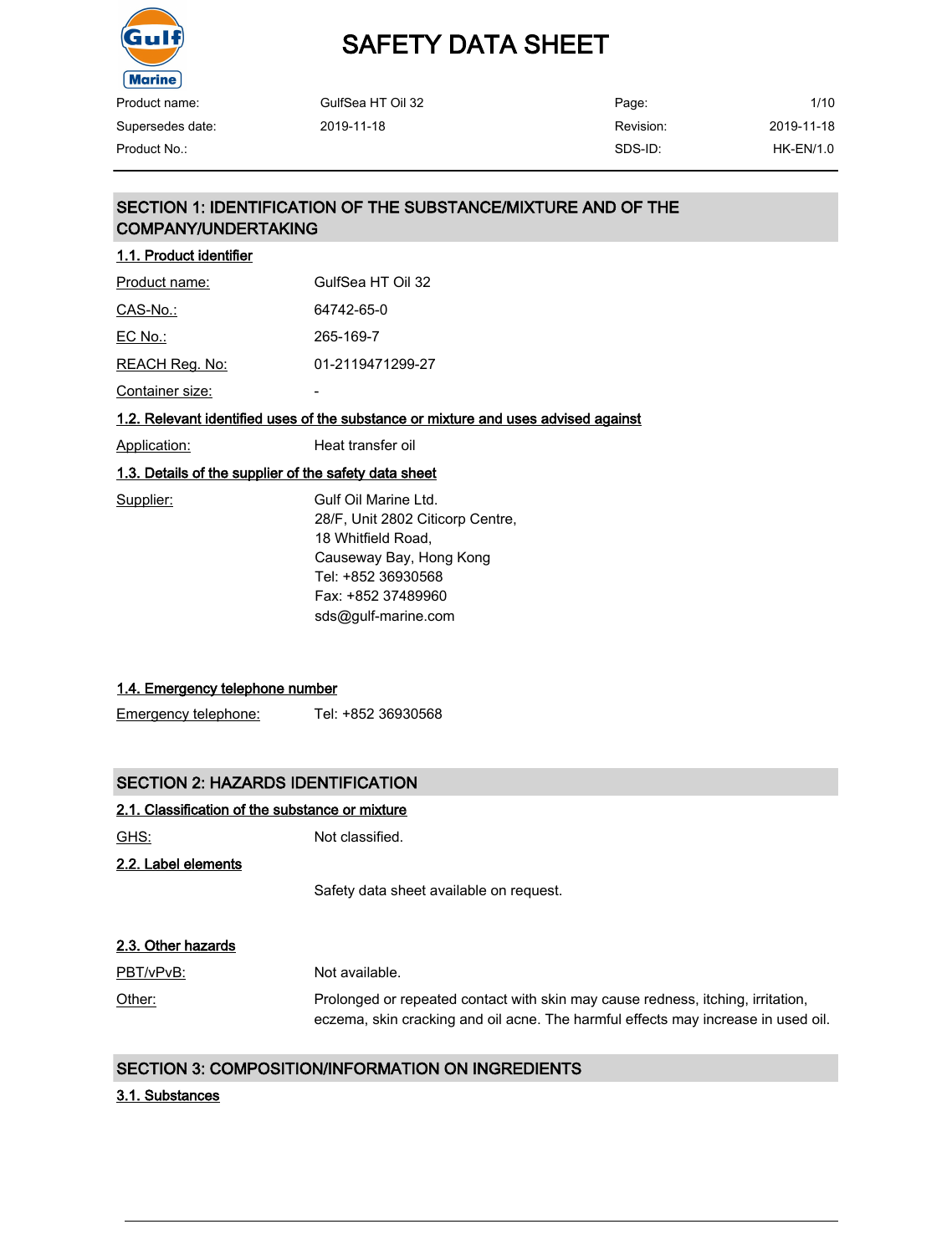

| $\cdots$         |            |           |                          |                                                                                      |                        |                  |
|------------------|------------|-----------|--------------------------|--------------------------------------------------------------------------------------|------------------------|------------------|
| Product name:    |            |           | GulfSea HT Oil 32        |                                                                                      | Page:                  | 2/10             |
| Supersedes date: |            |           | 2019-11-18               |                                                                                      | Revision:              | 2019-11-18       |
| Product No.:     |            |           |                          |                                                                                      | SDS-ID:                | <b>HK-EN/1.0</b> |
|                  |            |           |                          |                                                                                      |                        |                  |
| GHS:             |            |           |                          |                                                                                      |                        |                  |
| $\frac{9}{6}$ :  | CAS-No.:   | EC No.:   | REACH Reg.<br><u>No:</u> | Chemical name:                                                                       | Hazard classification: | Notes:           |
| 100              | 64742-65-0 | 265-169-7 | $\overline{\phantom{a}}$ | Distillates (petroleum),<br>solvent-dewaxed heavy<br>paraffinic; Baseoil-unspecified | $\overline{a}$         | L                |

Notes: L: DMSO < 3% (IP 346)

SECTION 4: FIRST AID MEASURES

| 4.1. Description of first aid measures |                                                                                                                                                                                                          |
|----------------------------------------|----------------------------------------------------------------------------------------------------------------------------------------------------------------------------------------------------------|
| Inhalation:                            | Move into fresh air and keep at rest. In case of persistent throat irritation or<br>coughing: Seek medical attention and bring these instructions.                                                       |
| Skin contact:                          | Remove contaminated clothing. Wash skin thoroughly with soap and water. Get<br>medical attention if any discomfort continues.                                                                            |
| Eye contact:                           | Immediately flush with plenty of water for up to 15 minutes. Remove any contact<br>lenses and open evelids widely. If irritation persists: Seek medical attention and<br>bring along these instructions. |
| Ingestion:                             | Rinse mouth with water. Drink 1-2 glasses of water. Do not induce vomiting. Get<br>medical attention.                                                                                                    |
|                                        | 4.2. Most important symptoms and effects, both acute and delayed                                                                                                                                         |
| Symptoms/effects:                      | Defatting, drying and cracking of skin.                                                                                                                                                                  |
|                                        | 4.3. Indication of any immediate medical attention and special treatment needed                                                                                                                          |
|                                        |                                                                                                                                                                                                          |

Medical attention/treatments: Treat symptomatically. If swallowed, especially in large quantities: Get medical attention.

## SECTION 5: FIREFIGHTING MEASURES

#### 5.1. Extinguishing media

| Extinguishing media:                                       | Extinguish with foam, carbon dioxide, dry powder or water fog. Cool containers<br>exposed to heat with water spray and remove container, if no risk is involved. |
|------------------------------------------------------------|------------------------------------------------------------------------------------------------------------------------------------------------------------------|
|                                                            | Do not use water jet as an extinguisher, as this will spread the fire.                                                                                           |
| 5.2. Special hazards arising from the substance or mixture |                                                                                                                                                                  |
| Specific hazards:                                          | When heated and in case of fire, harmful vapours/gases may be formed. Fire in<br>closed areas should only be extinguished by trained personnel.                  |
| 5.3. Advice for firefighters                               |                                                                                                                                                                  |
| Protective equipment for fire-<br>fighters:                | Evacuate personnel from immediate vicinity. Wear self-contained breathing<br>apparatus and full personal protection.                                             |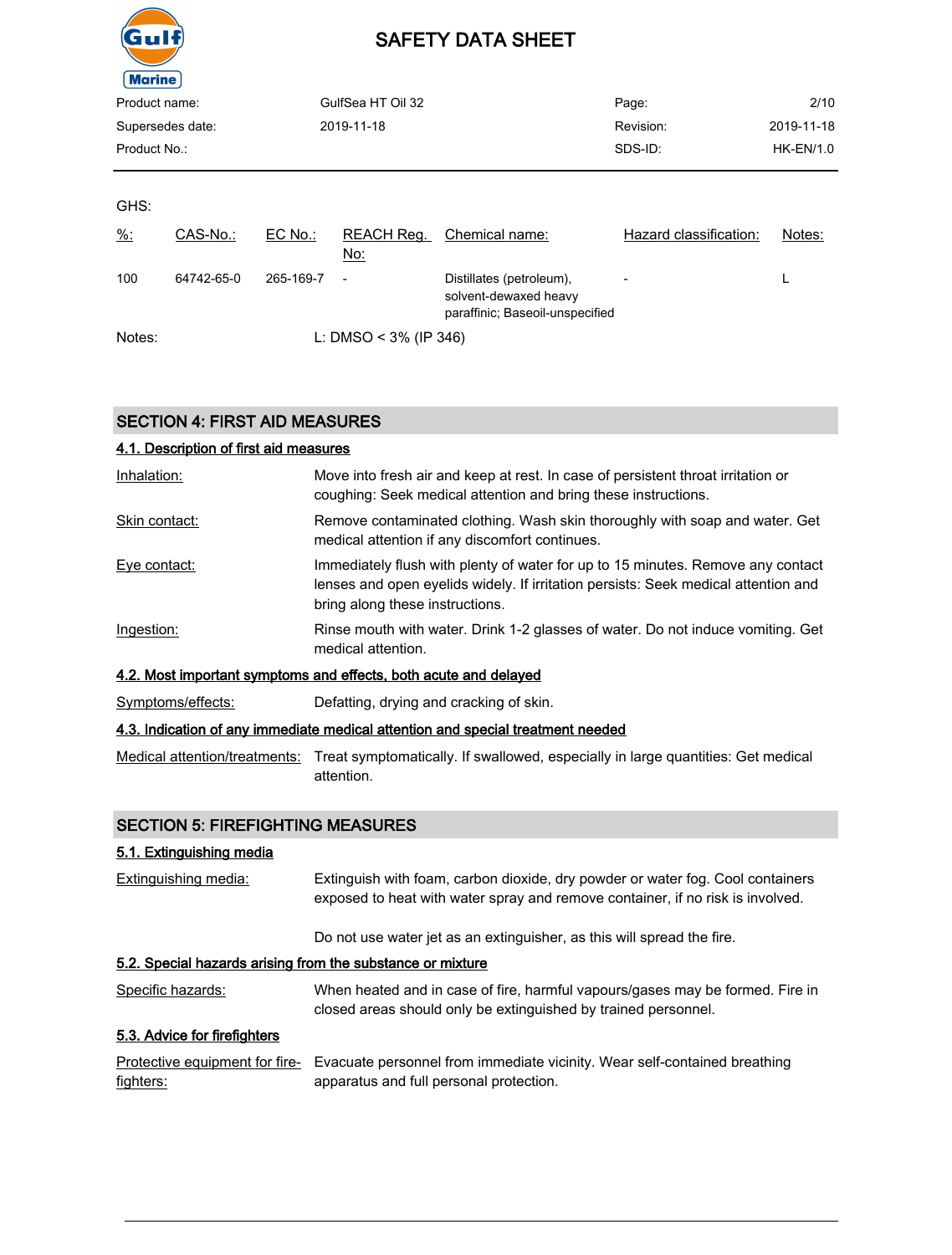

| Product name:    | GulfSea HT Oil 32 | Page:     | 3/10        |
|------------------|-------------------|-----------|-------------|
| Supersedes date: | 2019-11-18        | Revision: | 2019-11-18  |
| Product No.:     |                   | SDS-ID:   | $HK-EN/1.0$ |

## SECTION 6: ACCIDENTAL RELEASE MEASURES

## 6.1. Personal precautions, protective equipment and emergency procedures

| Personal precautions:                                     | If leakage cannot be stopped, evacuate area. Mark the spillage. Avoid inhalation<br>of oil mist and contact with skin and eyes. Keep public away from danger area. In<br>case of spills, beware of slippery floors and surfaces. |
|-----------------------------------------------------------|----------------------------------------------------------------------------------------------------------------------------------------------------------------------------------------------------------------------------------|
| Protective equipment:                                     | Put on protective equipment before entering danger area.                                                                                                                                                                         |
| 6.2. Environmental precautions                            |                                                                                                                                                                                                                                  |
| Environmental<br>precautions:                             | Prevent spillage entering a watercourse or sewer, contaminating soil or<br>vegetation. If this is not possible notify police and appropriate authorities<br>immediately.                                                         |
| 6.3. Methods and material for containment and cleaning up |                                                                                                                                                                                                                                  |
| Methods for cleaning up:                                  | Stop leak if possible without risk. Soak up with inert absorbent material.<br>Large Spillages: Stop leak if possible without risk. Dam and absorb spillages with<br>sand, earth or other non-combustible material.               |
| 6.4. Reference to other sections                          |                                                                                                                                                                                                                                  |
| Reference:                                                | For personal protection, see section 8. For waste disposal, see section 13.                                                                                                                                                      |

## SECTION 7: HANDLING AND STORAGE

### 7.1. Precautions for safe handling

| Safe handling advice:                   | Observe good chemical hygiene practices. Avoid inhalation of oil mist and<br>contact with skin and eyes. Avoid prolonged and repeated contact with oil,<br>particularly used oil. Wash hands before breaks and before smoking, eating or<br>drinking.                                                          |
|-----------------------------------------|----------------------------------------------------------------------------------------------------------------------------------------------------------------------------------------------------------------------------------------------------------------------------------------------------------------|
| Technical measures:                     | Use work methods which minimise oil mist production. Do not smoke or use open<br>fire or other sources of ignition.                                                                                                                                                                                            |
| Technical precautions:                  | When working with heated oil, mechanical ventilation may be required.                                                                                                                                                                                                                                          |
|                                         | 7.2. Conditions for safe storage, including any incompatibilities                                                                                                                                                                                                                                              |
| Technical measures for safe<br>storage: | Store in tightly closed original container in a well-ventilated place. Containers,<br>which are opened, must be carefully resealed and kept upright to prevent<br>leakage. Ensure that the container is undamaged and has a proper label. Use<br>appropriate containment to avoid environmental contamination. |
| Storage conditions:                     | Store in tightly closed original container in a well-ventilated place. Protect from<br>heat and direct sunlight.                                                                                                                                                                                               |
| 7.3. Specific end use(s)                |                                                                                                                                                                                                                                                                                                                |
| Specific use(s):                        | Lubricant.                                                                                                                                                                                                                                                                                                     |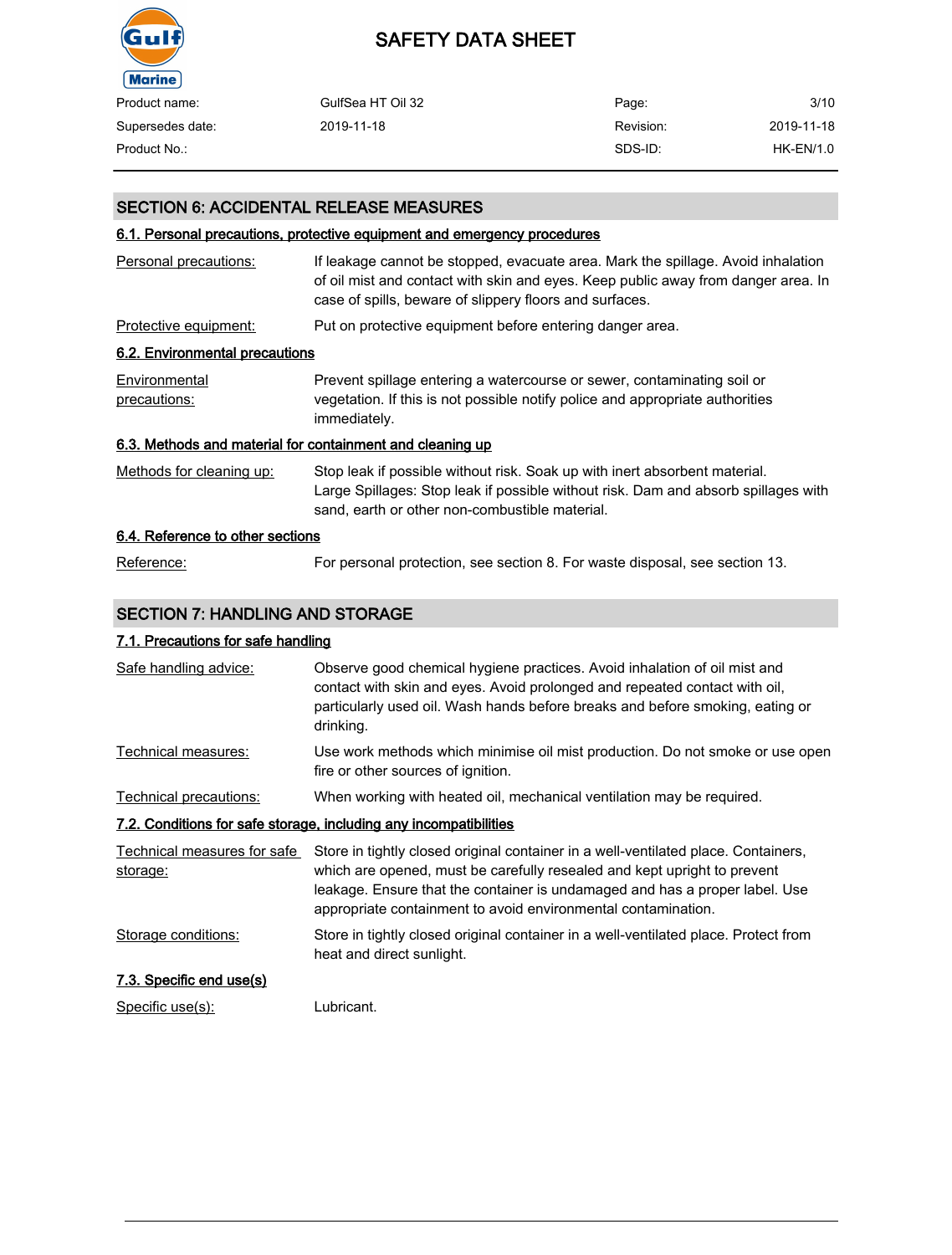

| GulfSea HT Oil 32 | Page:     | 4/10       |
|-------------------|-----------|------------|
| 2019-11-18        | Revision: | 2019-11-18 |
|                   | SDS-ID:   | HK-EN/1.0  |
|                   |           |            |

## SECTION 8: EXPOSURE CONTROLS/PERSONAL PROTECTION

## 8.1. Control parameters

Occupational exposure limits:

| CAS-No.:                 | Chemical name:     | <u>As:</u>                                   | <b>Exposure limits:</b> | Type:               | Notes:                   | References: |
|--------------------------|--------------------|----------------------------------------------|-------------------------|---------------------|--------------------------|-------------|
| $\overline{\phantom{0}}$ | Oil mist, -mineral | $\overline{\phantom{a}}$                     | $5$ mg/m $3$            | PEL (Long<br>Term)  |                          |             |
|                          |                    | $\overline{\phantom{a}}$                     | 10 $mg/m3$              | PEL (Short<br>Term) | $\overline{\phantom{a}}$ |             |
| DNEL/PNEC:               |                    | DNEL: Not available.<br>PNEC: Not available. |                         |                     |                          |             |

#### 8.2. Exposure controls

| Engineering measures:  | Provide adequate ventilation. Observe Occupational Exposure Limits and<br>minimize the risk of inhalation of vapours and oil mist.                                                                                                                                                                                                                            |
|------------------------|---------------------------------------------------------------------------------------------------------------------------------------------------------------------------------------------------------------------------------------------------------------------------------------------------------------------------------------------------------------|
| Respiratory equipment: | In case of inadequate ventilation use suitable respirator. Use respiratory<br>equipment with gas filter, type A1. If the product is heated under manual<br>handling, use suitable mask with filter A1P2 or A2P2.                                                                                                                                              |
| Hand protection:       | Nitrile gloves are recommended. If signs of wear and tear are noticed then the<br>gloves should be replaced. The most suitable glove must be chosen in<br>collaboration with the gloves supplier, who can inform about the breakthrough<br>time of the glove material.                                                                                        |
| Eye protection:        | Wear approved, tight fitting safety glasses where splashing is probable.                                                                                                                                                                                                                                                                                      |
| Skin protection:       | Wear appropriate clothing to prevent repeated or prolonged skin contact.                                                                                                                                                                                                                                                                                      |
| Hygiene measures:      | Wash hands after handling. Observe good chemical hygiene practices. Wash<br>contaminated clothing before reuse. When using do not eat, drink or smoke.<br>Always remove oil with soap and water or skin cleaning agent, never use<br>organic solvents. Do not use oil-contaminated clothing or shoes, and do not<br>put rags moistened with oil into pockets. |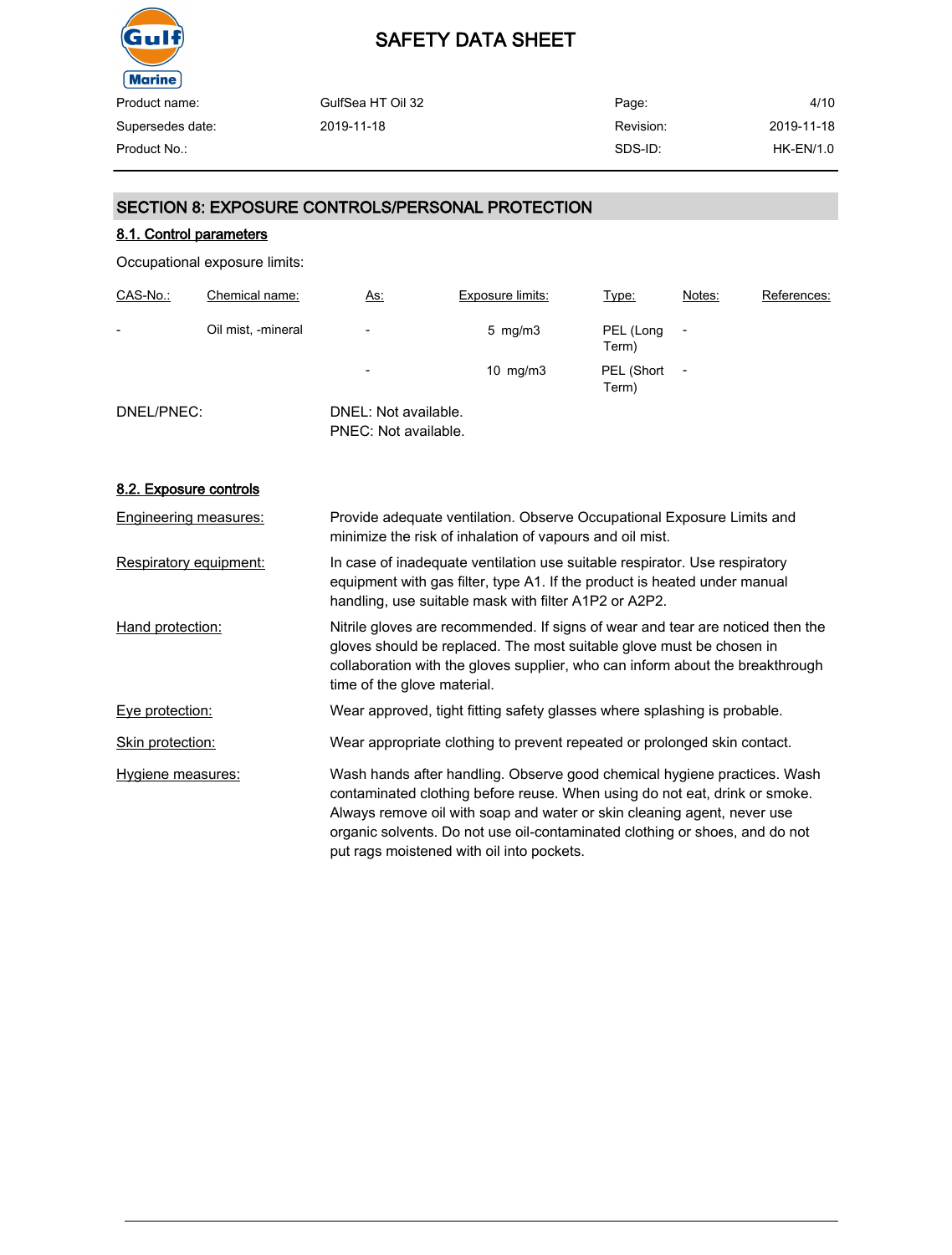

Supersedes date:

## SAFETY DATA SHEET

GulfSea HT Oil 32 2019-11-18 Page: Revision: SDS-ID: 5/10 2019-11-18 Product No.: HK-EN/1.0

## SECTION 9: PHYSICAL AND CHEMICAL PROPERTIES

## 9.1. Information on basic physical and chemical properties

| Appearance:                                 | Oily liquid                                                       |
|---------------------------------------------|-------------------------------------------------------------------|
| Colour:                                     | Yellow.                                                           |
| Odour:                                      | Hydrocarbon.                                                      |
| Odour threshold:                            | Not available.                                                    |
| <u>pH:</u>                                  | Not available.                                                    |
| Melting point / freezing point:             | Not available.                                                    |
| Boiling point:                              | Not available.                                                    |
| Flash point:                                | OC (Open cup). 230°C [ASTM D92.]                                  |
| <b>Evaporation rate:</b>                    | Not available.                                                    |
| Flammability (solid, gas):                  | Not applicable.                                                   |
| <b>Explosion limits:</b>                    | Not available.                                                    |
| Vapour pressure:                            | <0.01 kPa (20°C)                                                  |
| Vapour density:                             | Not available.                                                    |
| Relative density:                           | 0.868                                                             |
| Solubility:                                 | Soluble in: Organic solvents.<br>Insoluble in water.              |
| Partition coefficient<br>(n-octanol/water): | >3                                                                |
| Auto-ignition<br>temperature (°C):          | $>300^{\circ}$ C                                                  |
| Decomposition<br>temperature (°C):          | >300°C                                                            |
| Viscosity:                                  | 32.2 mm <sup>2</sup> /s (40 °C)<br>5.4 mm <sup>2</sup> /s (100°C) |
| <b>Explosive properties:</b>                | Not applicable.                                                   |
| Oxidising properties:                       | Not applicable.                                                   |
| 9.2. Other information                      |                                                                   |
| Pour point(°C):                             | $-12^{\circ}$ C                                                   |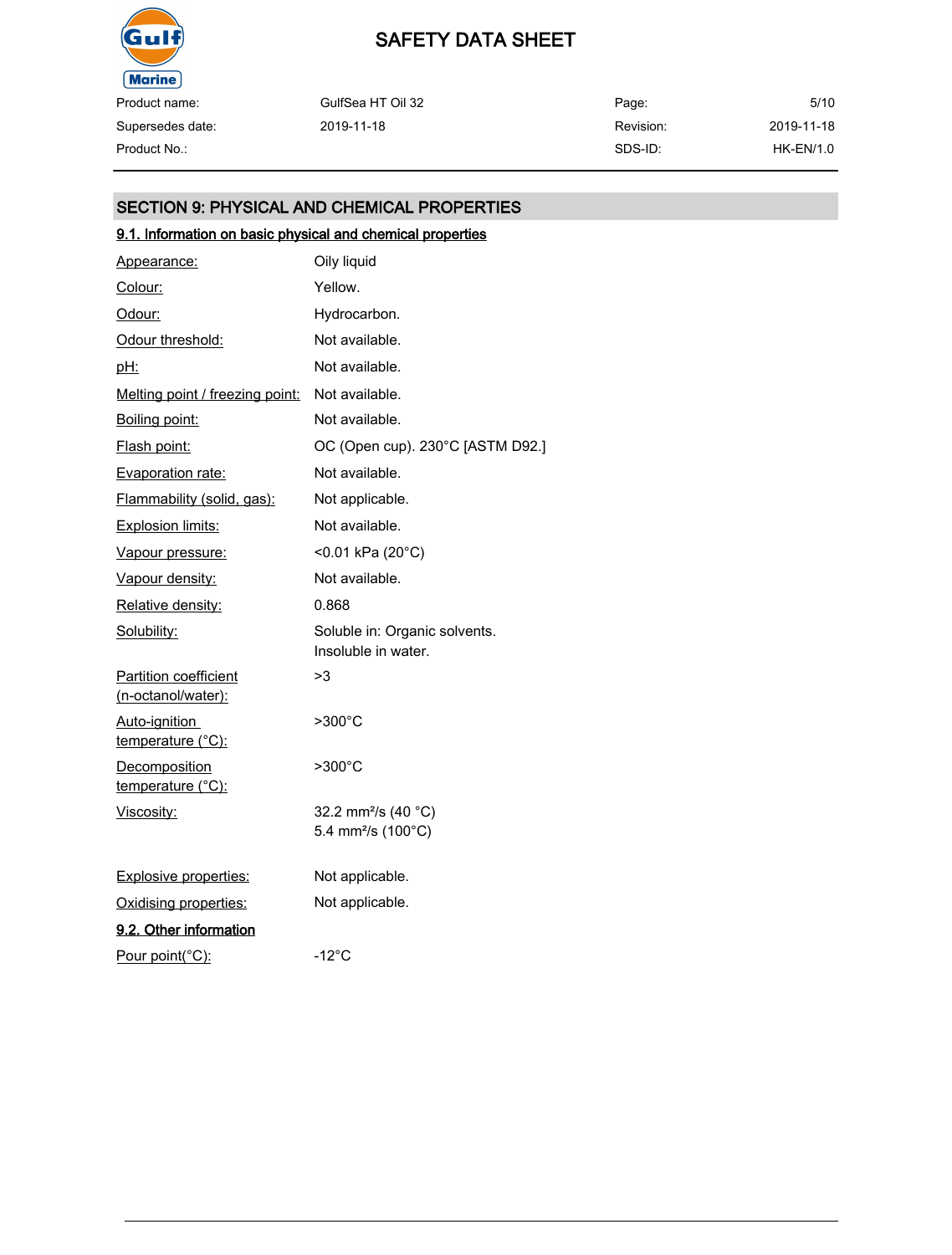

| Product name:    | GulfSea HT Oil 32 | Page:     | 6/10       |
|------------------|-------------------|-----------|------------|
| Supersedes date: | 2019-11-18        | Revision: | 2019-11-18 |
| Product No.:     |                   | SDS-ID:   | HK-EN/1.0  |

## SECTION 10: STABILITY AND REACTIVITY 10.1. Reactivity Reactivity: Not reactive. 10.2. Chemical stability Stability: Stable under normal temperature conditions. 10.3. Possibility of hazardous reactions Hazardous reactions: None under normal conditions. 10.4. Conditions to avoid Conditions/materials to avoid: Heat, sparks, flames. 10.5. Incompatible materials Incompatible materials: Strong oxidizing substances. 10.6. Hazardous decomposition products Hazardous decomposition products: Hazardous polymerisation will not occur.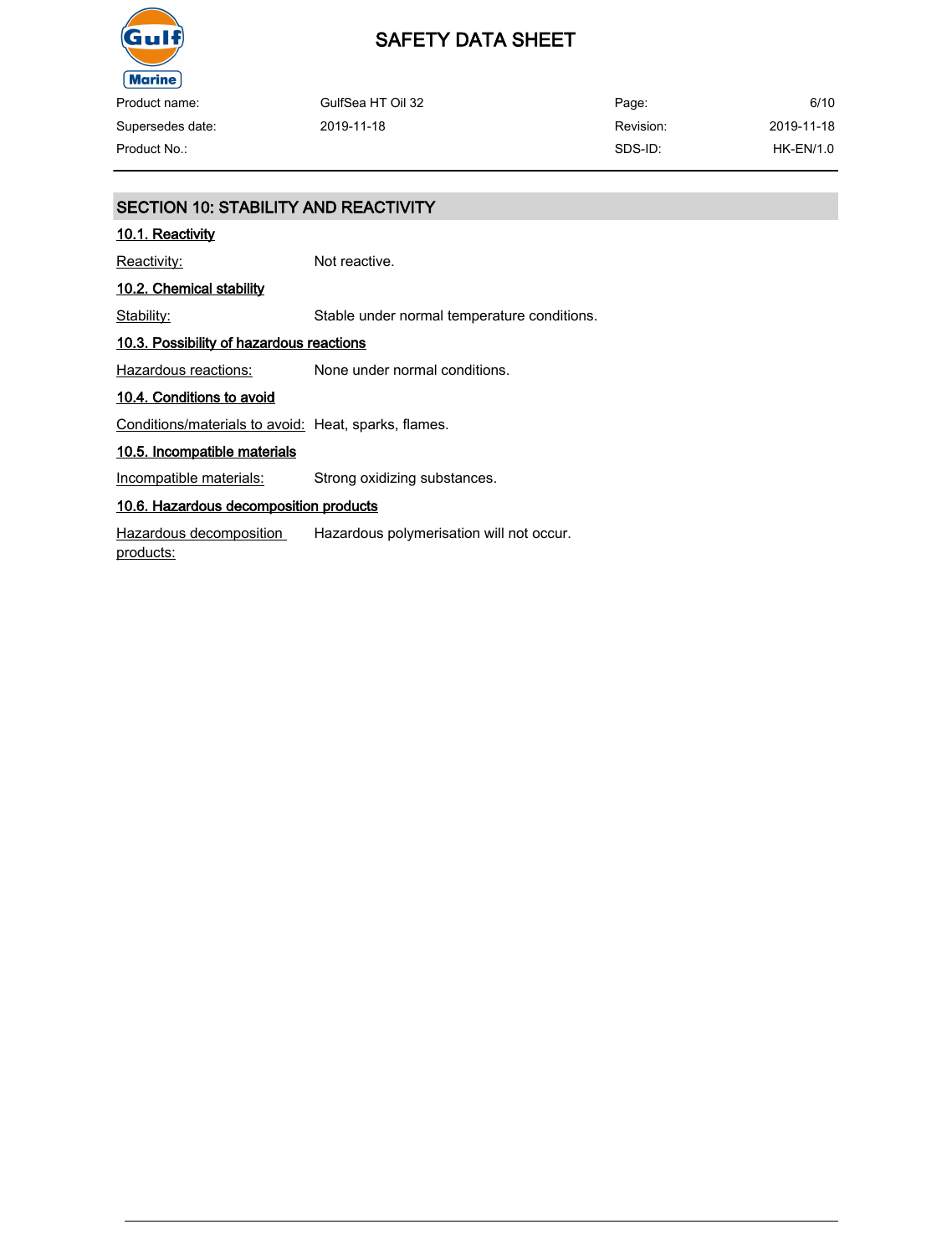

| Product name:    | GulfSea HT Oil 32 | Page:     | 7/10       |
|------------------|-------------------|-----------|------------|
| Supersedes date: | 2019-11-18        | Revision: | 2019-11-18 |
| Product No.:     |                   | SDS-ID:   | HK-EN/1.0  |

### SECTION 11: TOXICOLOGICAL INFORMATION

| 11.1. Information on toxicological effects |                                                                                                                                                                                                                                                                                                                                      |  |  |
|--------------------------------------------|--------------------------------------------------------------------------------------------------------------------------------------------------------------------------------------------------------------------------------------------------------------------------------------------------------------------------------------|--|--|
| Inhalation:                                | Inhalation of oil mist or vapours formed during heating of the product may irritate<br>the respiratory system and provoke throat irritation and coughing.                                                                                                                                                                            |  |  |
| Skin contact:                              | Prolonged or repeated contact with used oil may cause serious skin diseases,<br>such as dermatitis.                                                                                                                                                                                                                                  |  |  |
| Eye contact:                               | May cause temporary eye irritation.                                                                                                                                                                                                                                                                                                  |  |  |
| Ingestion:                                 | Low order of acute toxicity, but aspiration following ingestion and vomiting may<br>cause severe and potentially fatal chemical pneumonitis.                                                                                                                                                                                         |  |  |
| Specific effects:                          | Used oil may contain harmful contaminants.                                                                                                                                                                                                                                                                                           |  |  |
| Toxicological data:                        | Distillates (petroleum), solvent-dewaxed heavy paraffinic; Baseoil-unspecified                                                                                                                                                                                                                                                       |  |  |
|                                            | Acute toxicity:<br>LC50 (inhalation, rat, 4h): 5.53 mg/l<br>LD50 (dermal, rabbit): >5000 mg/kg<br>LD50 (oral, rat): >5000 mg/kg                                                                                                                                                                                                      |  |  |
|                                            | Skin Corrosion/Irritation:<br>Erythema\eschar score: 0.17, Rabbit, Duration: 72 hours, Observation: 7 days<br>Oedema score: 0, Rabbit, Duration: 72 hours, Observation: 7 days<br>Iritis score: 0, Rabbit, Duration: 48 hours, Observation: 72 hours<br>Conjunctivitis score: 0.33 Rabbit, Duration: 48 hours, Observation: 72 hours |  |  |
|                                            | Skin sensitisation: Not a skin sensitiser (guinea pig).                                                                                                                                                                                                                                                                              |  |  |
|                                            | Mutagenicity: Negative.                                                                                                                                                                                                                                                                                                              |  |  |
|                                            | Carcinogenicity: Negative.                                                                                                                                                                                                                                                                                                           |  |  |
|                                            | Reproductive Toxicity: Negative.                                                                                                                                                                                                                                                                                                     |  |  |
|                                            | Teratogenicity: Negative.                                                                                                                                                                                                                                                                                                            |  |  |
|                                            | STOT - Single exposure:, Not available.                                                                                                                                                                                                                                                                                              |  |  |
|                                            | STOT - Repeated exposure:, Not available.                                                                                                                                                                                                                                                                                            |  |  |
|                                            | Aspiration hazard: Not available.                                                                                                                                                                                                                                                                                                    |  |  |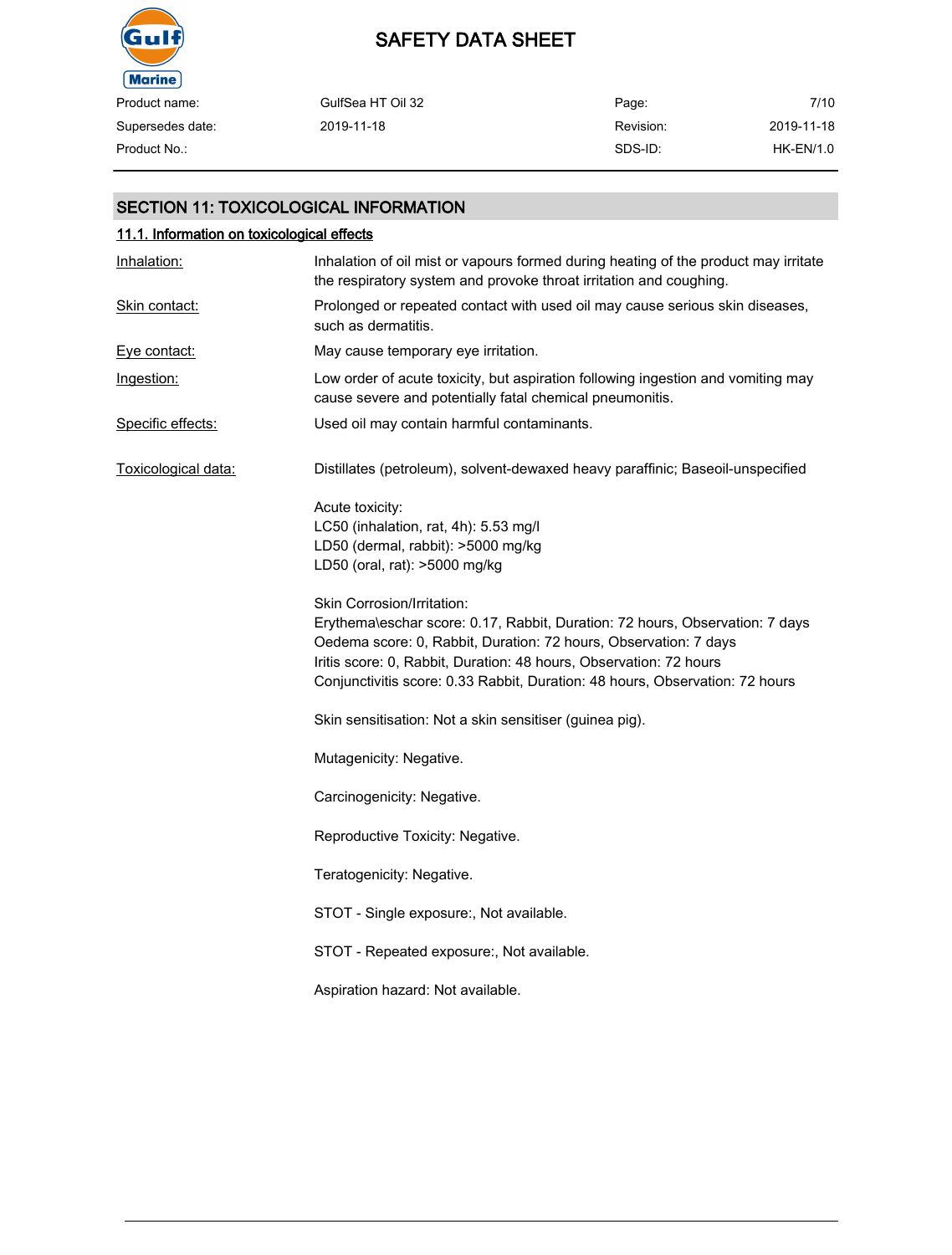

| Product name:    | GulfSea HT Oil 32 | Page:     | 8/10        |
|------------------|-------------------|-----------|-------------|
|                  |                   |           |             |
| Supersedes date: | 2019-11-18        | Revision: | 2019-11-18  |
| Product No.:     |                   | SDS-ID:   | $HK-EN/1.0$ |
|                  |                   |           |             |
|                  |                   |           |             |

| <b>SECTION 12: ECOLOGICAL INFORMATION</b>  |                                                                               |  |  |
|--------------------------------------------|-------------------------------------------------------------------------------|--|--|
| <u>12.1. Toxicity</u>                      |                                                                               |  |  |
| Ecotoxicity:                               | Not harmful to aquatic organisms. Expected LC/EC50 value > 100 mg/l           |  |  |
| <u>12.2. Persistence and degradability</u> |                                                                               |  |  |
| Degradability:                             | Potentially degradable, but will persist in the environment for long periods. |  |  |
| <u>12.3. Bioaccumulative potential</u>     |                                                                               |  |  |
| Bioaccumulative potential:                 | LogPow: >3                                                                    |  |  |
| 12.4. Mobility in soil                     |                                                                               |  |  |
| Mobility:                                  | Spillages may penetrate the soil causing ground water contamination.          |  |  |
| 12.5. Results of PBT and vPvB assessment   |                                                                               |  |  |
| PBT/vPvB:                                  | This product does not contain any PBT or vPvB substances.                     |  |  |
| 12.6. Other adverse effects                |                                                                               |  |  |
| Other adverse effects:                     | Not known.                                                                    |  |  |
|                                            |                                                                               |  |  |
| <b>SECTION 13: DISPOSAL CONSIDERATIONS</b> |                                                                               |  |  |

### 13.1. Waste treatment methods

Waste is classified as hazardous waste. Dispose of waste and residues in accordance with local authority requirements.

Waste from residues: EWC-code: 13 03 07

Contaminated packaging: Disposal through approved facilities is recommended.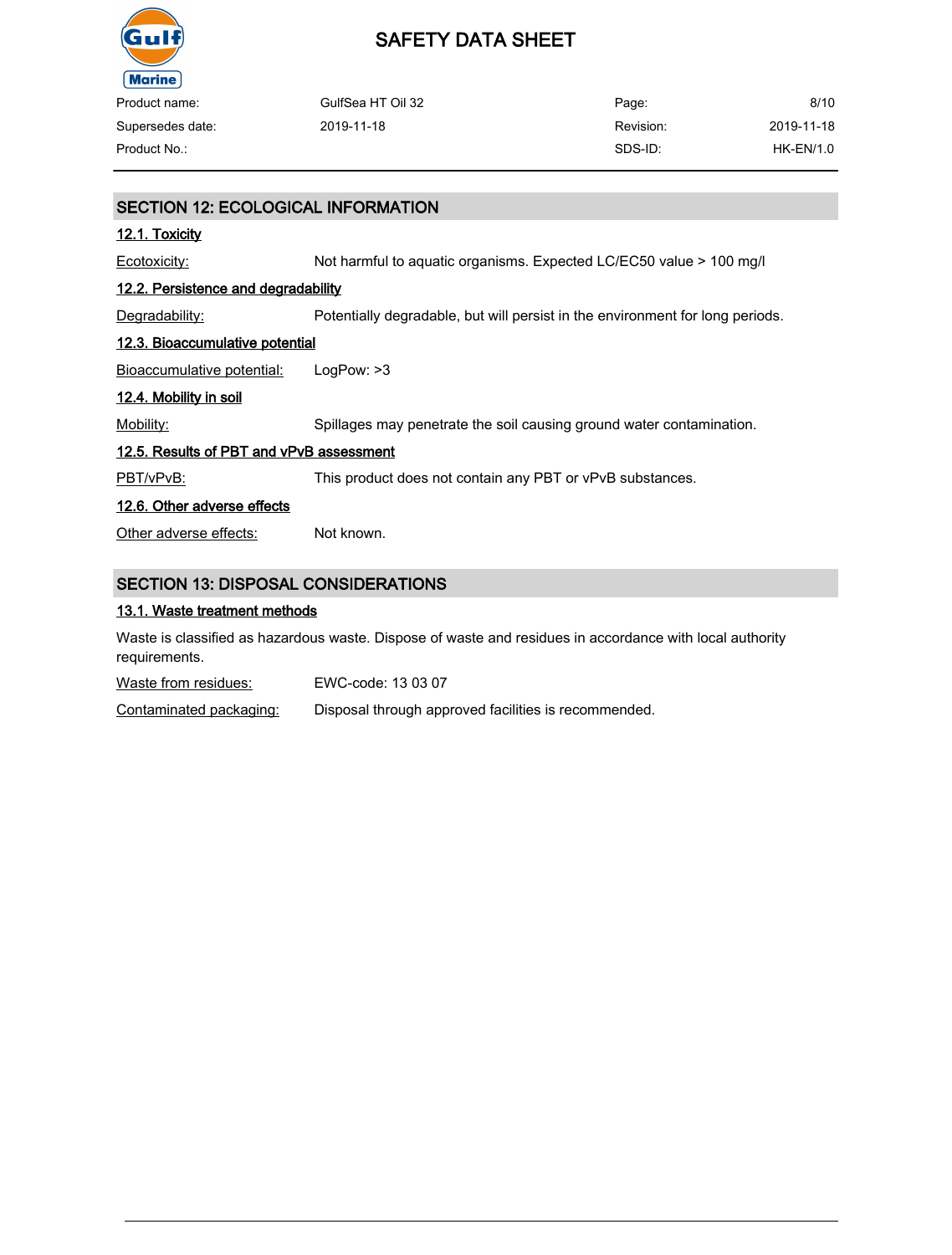

| Product name:    | GulfSea HT Oil 32 | Page:     | 9/10        |
|------------------|-------------------|-----------|-------------|
| Supersedes date: | 2019-11-18        | Revision: | 2019-11-18  |
| Product No.:     |                   | SDS-ID:   | $HK-EN/1.0$ |

## SECTION 14: TRANSPORT INFORMATION

The product is not covered by international regulation on the transport of dangerous goods (IMDG, IATA, ADR/RID).

## 14.1. UN number

UN-No: Not regulated.

## 14.2. UN proper shipping name

Proper Shipping Name: Not regulated.

## 14.3. Transport hazard class(es)

Class: Not regulated.

## 14.4. Packing group

PG: Not regulated.

## 14.5. Environmental hazards

Marine pollutant: Not regulated.

Environmentally Hazardous Substance: Not regulated.

## 14.6. Special precautions for user

Special precautions: Not regulated.

## 14.7. Transport in bulk according to Annex II of MARPOL 73/78 and the IBC Code

Transport in bulk: Not regulated.

## SECTION 15: REGULATORY INFORMATION

## 15.1. Safety, health and environmental regulations/legislation specific for the substance or mixture

National regulation: Singapore Standard SS 586: Part 2 : 2014; Globally harmonised system of classification and labelling of chemicals - Singapore's adaptations. Singapore Standard SS 586: Part 3 : 2014; Preparation of safety data sheets (SDS). Guidelines on prevention and control of chemical hazard.